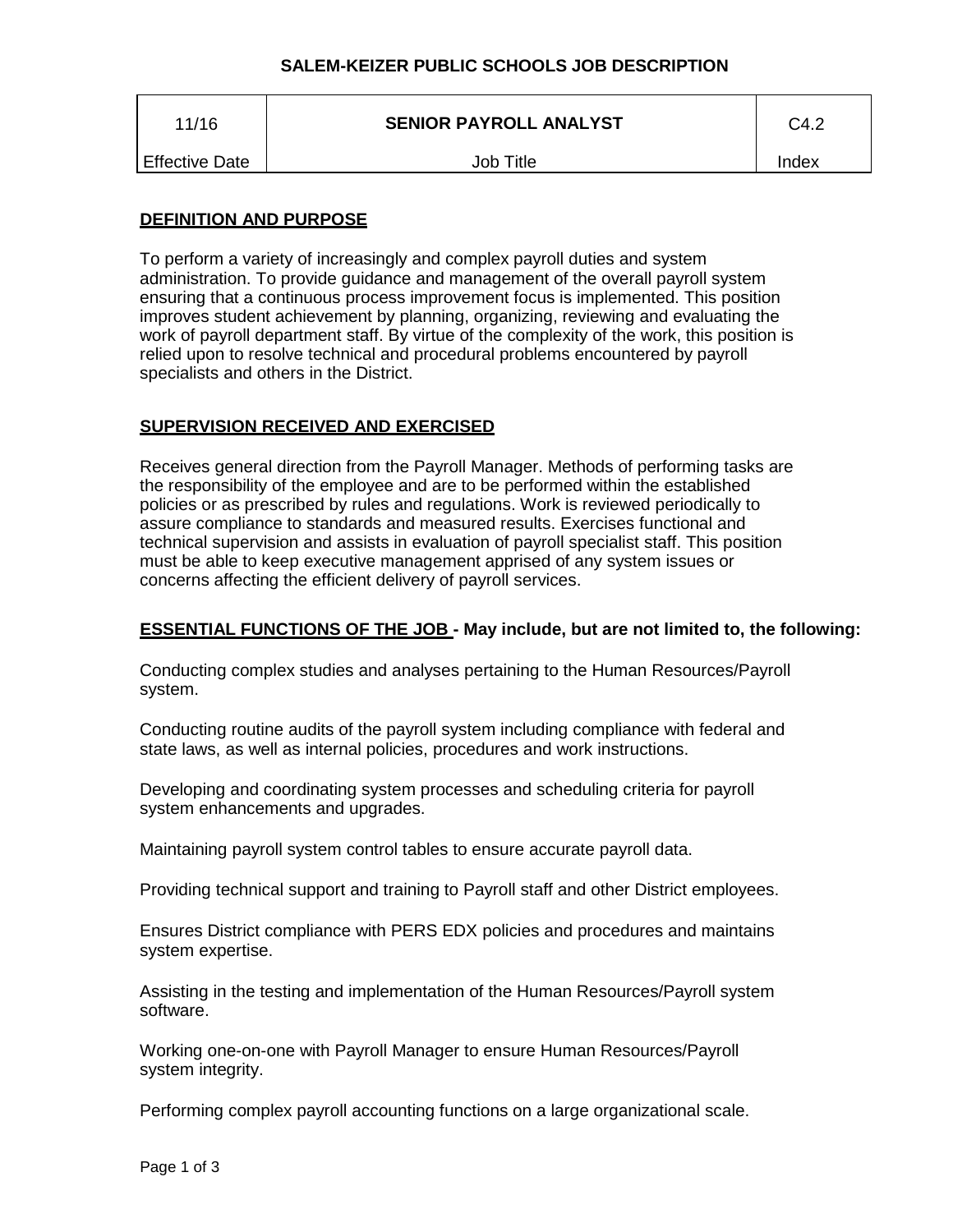| 11/16                 | <b>SENIOR PAYROLL ANALYST</b> | C4.2  |
|-----------------------|-------------------------------|-------|
| <b>Effective Date</b> | Job Title                     | Index |

Coordinating and reviewing data input by personnel into Human Resources/Payroll system and area departments into MUNIS time and attendance system for accuracy and compliance to ensure employee receives accurate and timely earnings.

Compiling and maintaining individual files and records on pertinent payroll data necessary to perform the financial and statistical reports related to assigned areas.

Responding to district inquiries regarding pay.

## **MINIMUM QUALIFICATIONS**

## **Knowledge of:**

Principles and practices of customer service models

Principles and practices of research, problem solving, and program evaluation

Principles and practices of work organization and simplification

Principles and practices of software analysis, design, testing, and implementation techniques

Client Server and integrated PC-based applications

General accounting practices and principles

Principles, practices and methods of school and/or governmental financial reporting

Principles, practices, and methods of a large computerized payroll system

Applicable federal, state and district policies, procedures, rules and regulations

## **Ability to:**

Organize work effectively and to exercise independent judgment in making appropriate technical and procedural decisions regarding work methods and work products

Evaluate and establish work priorities for review by manager

Independently research, organize, and analyze technical information and prepare reports and recommendations for management as requested

Communicate clearly and concisely both orally and in writing

Establish and maintain effective work relationships

Interpret employee contracts and have expertise with payroll related issues including knowledge of associated payroll costs